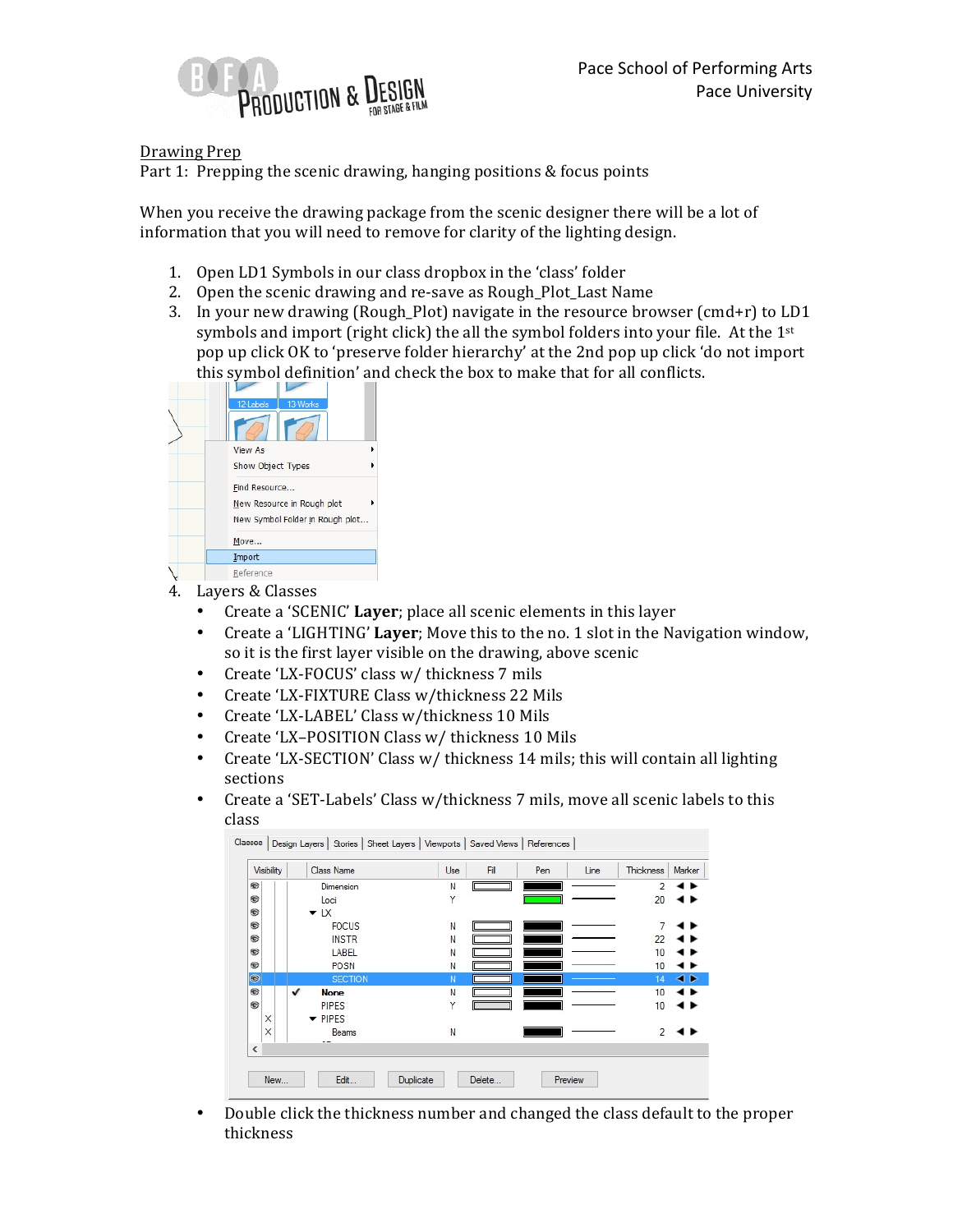

5. Change line weights (some of these elements will be created later i.e. dimension lines)

| $\bullet$ | Title Block & Border     | 39 Mils |
|-----------|--------------------------|---------|
|           | Architectural Walls      | 7 Mils  |
|           | <b>Lighting Fixtures</b> | 22 Mils |
|           | Centerline/Plasterline   | 7 Mils  |
|           | <b>Hanging Positions</b> | 10 Mils |
|           | Groundplan (greyed out)  | 7 Mils  |
|           | <b>Dimension Lines</b>   | 5 Mils  |

6. Create Hanging Positions

Some of the scenic drawings have pipes and grids in the drawings. However this will not work as effective as creating hanging positions using the Lighting Pipe Tool. But you will use them as guides.

- Ensure you are in the **Spotlight** workspace
- Set your Class Options (in Navigation window) to "Grey/Snap Others"
- Ensure you are in the 'Lights' layer and the 'LX- POSITION' class
- In the Attributes window, ensure that all attributes are set to Default Class Attributes
- To draw a Lighting Pipe, select the Lighting Pipe in your Spotlight Toolset, or your Truss Toolset (depending on which update of VW2019 you are using)
	- $\circ$  Once you have selected this tool, it will allow you to create a polyline that spans the desired distance and shape of your pipe

| <b>Tool Sets</b> |                            |  |
|------------------|----------------------------|--|
|                  | <b>Lighting Instrument</b> |  |
|                  | Lighting Pipe كالإنابا     |  |
|                  | Lighting Pipe Ladder       |  |
|                  | <b>MMI</b> Insert Truss    |  |
|                  | करीब Insert Connection     |  |
|                  | <b>Straight Truss</b>      |  |
|                  | $\Rightarrow$ Curved Truss |  |
|                  |                            |  |

• Use the Lighting Pipe tool to draw a single line over the center of the greyed-out pipe within the drawing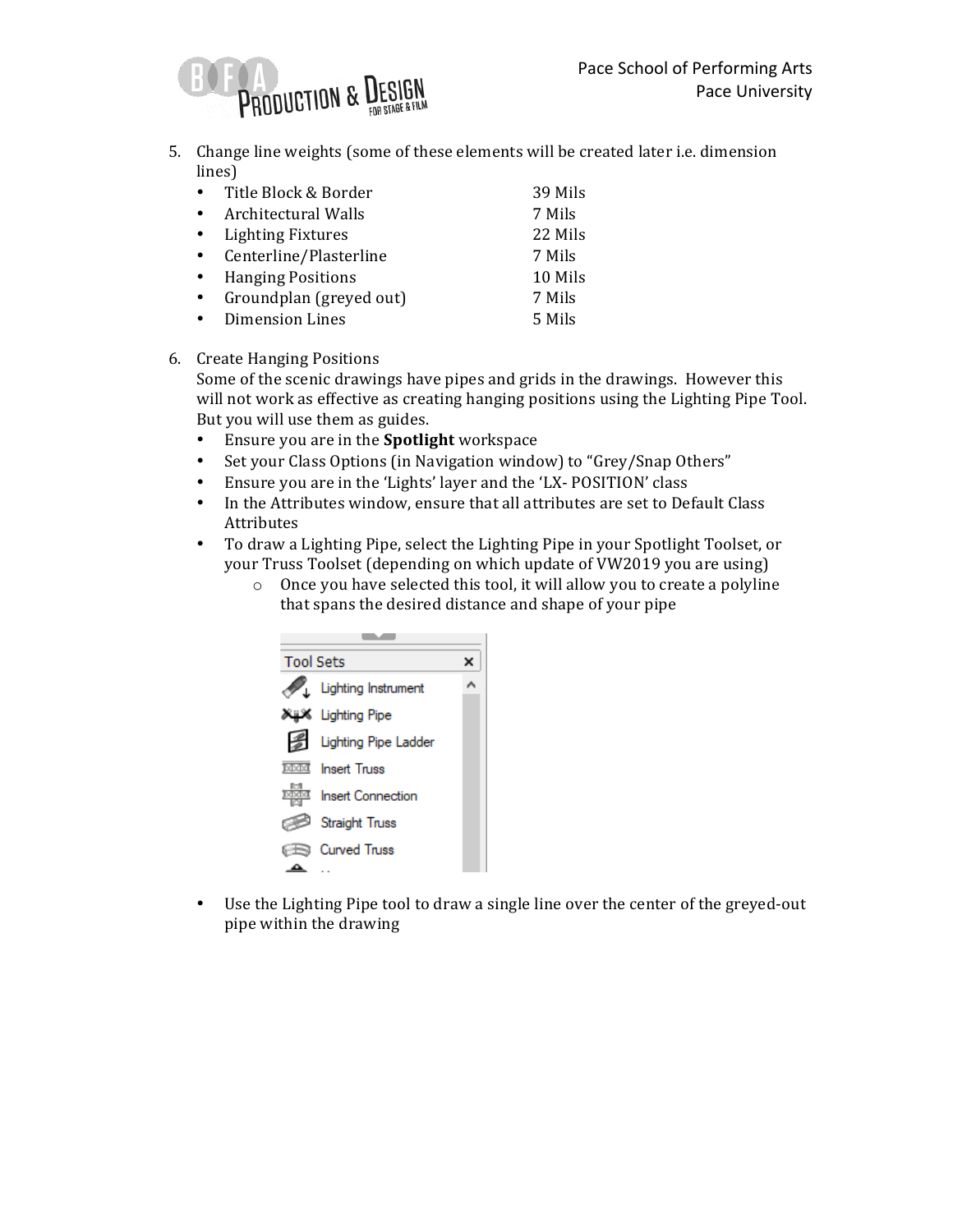

• When you have reached the end of the pipe, Double-Click your mouse over the endpoint of the line. A window will pop up that allows you to alter the Pipe settings. Please set all attributes as they are shown in the provided image:

| Vectorworks - Object Properties |                     |  | × |  |
|---------------------------------|---------------------|--|---|--|
| <b>Lighting Pipe</b>            |                     |  |   |  |
| Total Pipe Length:              | 6'0"                |  | Α |  |
| Arc Radius:                     | $0$ "               |  |   |  |
| Position Name:                  |                     |  |   |  |
| Index:                          |                     |  |   |  |
| Location:                       |                     |  |   |  |
| Pipe:                           |                     |  |   |  |
| □ Draw Pipe                     |                     |  |   |  |
| Line Type:                      | Double              |  |   |  |
| Diameter:                       | 2"                  |  |   |  |
| <b>Construction Material:</b>   | S <sub>2</sub> 35   |  |   |  |
| Wall Thickness:                 | 0.15"               |  |   |  |
| Total Weight:                   |                     |  |   |  |
| End Marker:                     | Both                |  |   |  |
| <b>Tick Mark</b>                |                     |  |   |  |
| Draw Tick Marks                 |                     |  |   |  |
| □ Draw Loci                     |                     |  |   |  |
| Centers:                        | 1'6''               |  |   |  |
| Centered on:                    | <b>Total Length</b> |  |   |  |
| Origin:                         | On Center           |  |   |  |
| Type:                           | Line                |  |   |  |
| Size:                           | 2"                  |  |   |  |
| Gap Length:                     | 1"                  |  |   |  |
| Offset:                         | $0^{\prime\prime}$  |  |   |  |
| Align Tick Mark to Grid         |                     |  |   |  |
| Footprint / 3D                  |                     |  |   |  |
| Show Footprint                  |                     |  |   |  |
| $\vee$ Align 3D with Footprint  |                     |  |   |  |
| Origin offset X:                | $0^{\circ}$         |  |   |  |
| 6"<br>Origin offset Y:          |                     |  |   |  |
| Rotation:<br>0                  |                     |  |   |  |
| I Rotation:<br>0                |                     |  |   |  |
| J Rotation:                     | 0                   |  |   |  |
|                                 |                     |  |   |  |
| Classes                         |                     |  |   |  |
| Settings                        |                     |  |   |  |
|                                 |                     |  |   |  |
|                                 |                     |  |   |  |
| <b>OK</b>                       | Cancel              |  | đ |  |
|                                 |                     |  |   |  |

• Once you have finished, click 'Classes...' at the bottom of the window. This will open up a new pop-up. Here, you can assign the LX-POSITION class to be used for all elements of the pipe you have created.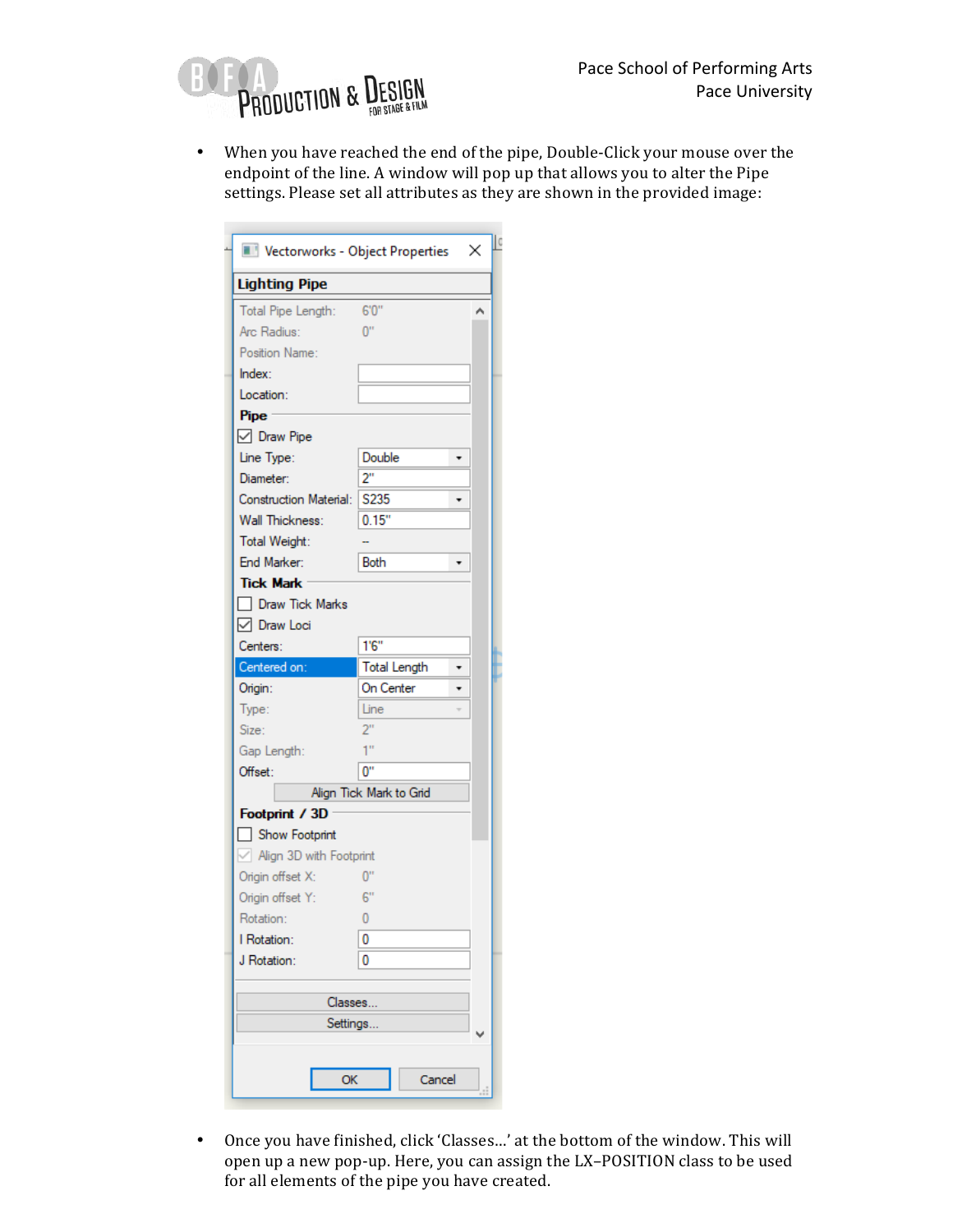

|                       | <b>Use Standard Classes</b> |              |
|-----------------------|-----------------------------|--------------|
| Pipe:                 | LX-POSN                     | $\checkmark$ |
| <b>Tick Mark:</b>     | LX-POSN                     | ◡            |
| End Marker:   LX-POSN |                             | $\checkmark$ |
| Footprint:            | LX-POSN                     | $\checkmark$ |

• Once you have finished and hit 'okay', click on 'Settings...' at the bottom of the Lighting Pipe window. This will open yet another pop up that allows you to define how the entire Lighting Pipe Object is classed in your drawing.

| Total Weight:                          |  |  |  |
|----------------------------------------|--|--|--|
| ×<br><b>Lighting Pipe Settings</b>     |  |  |  |
| Lighting Pipe default class:           |  |  |  |
| LX-POSN                                |  |  |  |
| Make default for new documents         |  |  |  |
| For Help, press F1 or click the ? icon |  |  |  |
| OK<br>Cancel                           |  |  |  |
| Alian Tick Mark to Grid                |  |  |  |

• Once you have completed this, you can click 'okay' until you have closed all popup windows. You will then, hopefully, see a pipe! It should look something like this:

| Attributes ? # =<br>25 (25 Class Style =<br>$\sim$<br>all DEI Class State - w<br>ä,<br>DE 100%/100%<br>Drop Shadow [3]<br><b>Contract</b><br>$\sim$ $\sim$ $\sim$ $\sim$ $\sim$<br>$\sim$ $\sim$ $\sim$ $\sim$ $\sim$<br><b>CONTRACTOR</b><br>Snapping<br><b>HERE</b> | $\sim$ | $\sim$ |  |
|-----------------------------------------------------------------------------------------------------------------------------------------------------------------------------------------------------------------------------------------------------------------------|--------|--------|--|
|                                                                                                                                                                                                                                                                       |        |        |  |
|                                                                                                                                                                                                                                                                       |        |        |  |